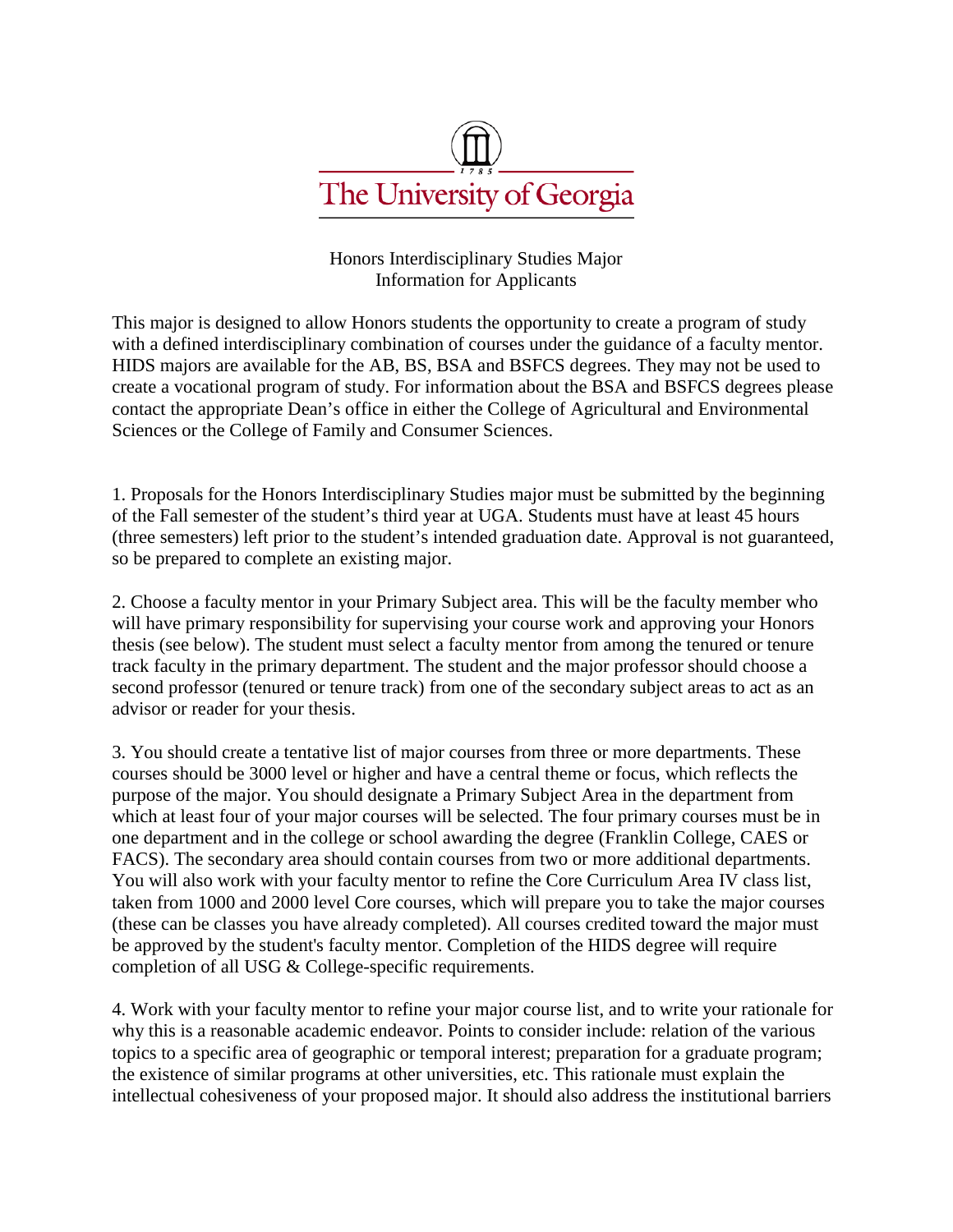that prevent existing departmental majors, minors, or certificate programs to accomplish the same goals.

5. The faculty mentor will also have to write a rationale for supervising the proposed HIDS major. This letter should describe the intellectual coherence of the proposed major, and how the professor believes that it improves upon existing combinations of majors and minors.

6. An Honors capstone thesis course (HONS 4990H) is required in order to integrate all of the course work taken for the proposed major. A detailed thesis plan is not necessary for the approval process.

7. If the Honors Faculty Council approves the HIDS application, copies of the approved proposal will be sent to the student, faculty mentors, and the appropriate dean. The approved Plan of Study will be used to verify your completion of the degree requirements. After graduation, the student's "Brief Title" will go on the transcript following the degree and major in "Honors Interdisciplinary Studies."

8. Changes in the major courses must be reported on the Honors Interdisciplinary Studies Revised Program of Study form (attached). Extensive changes may require review by the student's college or dean.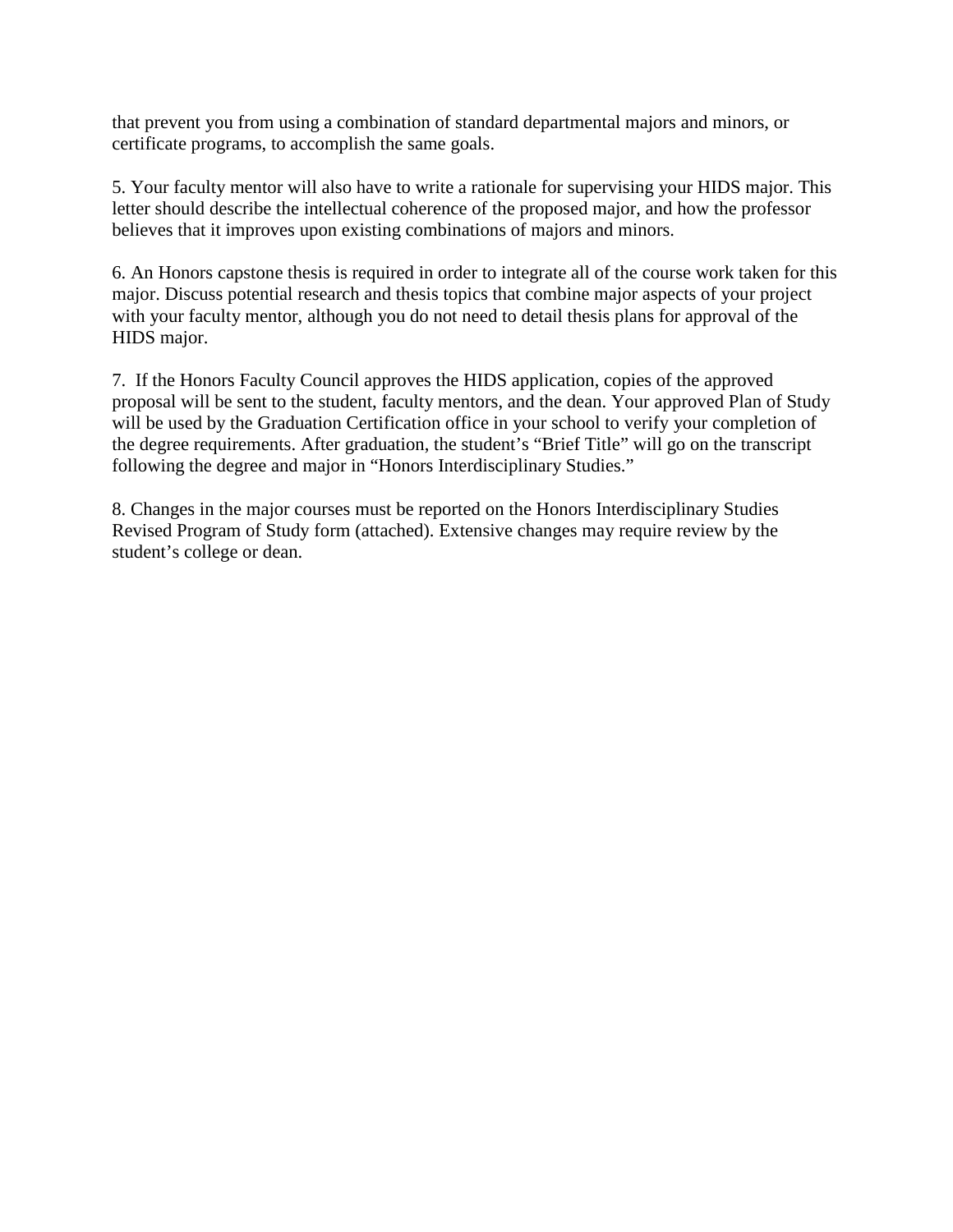## **Honors Interdisciplinary Study Application**

| 1. Primary Subject (minimum of 4 upper division courses in one subject) ____________________________                                                                                                       |  |            |  |  |  |
|------------------------------------------------------------------------------------------------------------------------------------------------------------------------------------------------------------|--|------------|--|--|--|
|                                                                                                                                                                                                            |  |            |  |  |  |
|                                                                                                                                                                                                            |  |            |  |  |  |
| for this student. A copy of my rationale for why this is a reasonable academic endeavor is attached.                                                                                                       |  |            |  |  |  |
|                                                                                                                                                                                                            |  |            |  |  |  |
| I hereby recommend approval of this Honors Interdisciplinary Study major, and agree to serve as and advisor<br>for this student's HIDS degree and second reader for this student's required Honors thesis. |  | Title      |  |  |  |
|                                                                                                                                                                                                            |  | Department |  |  |  |
| Morehead Honors College Approval                                                                                                                                                                           |  |            |  |  |  |
| By                                                                                                                                                                                                         |  | Date       |  |  |  |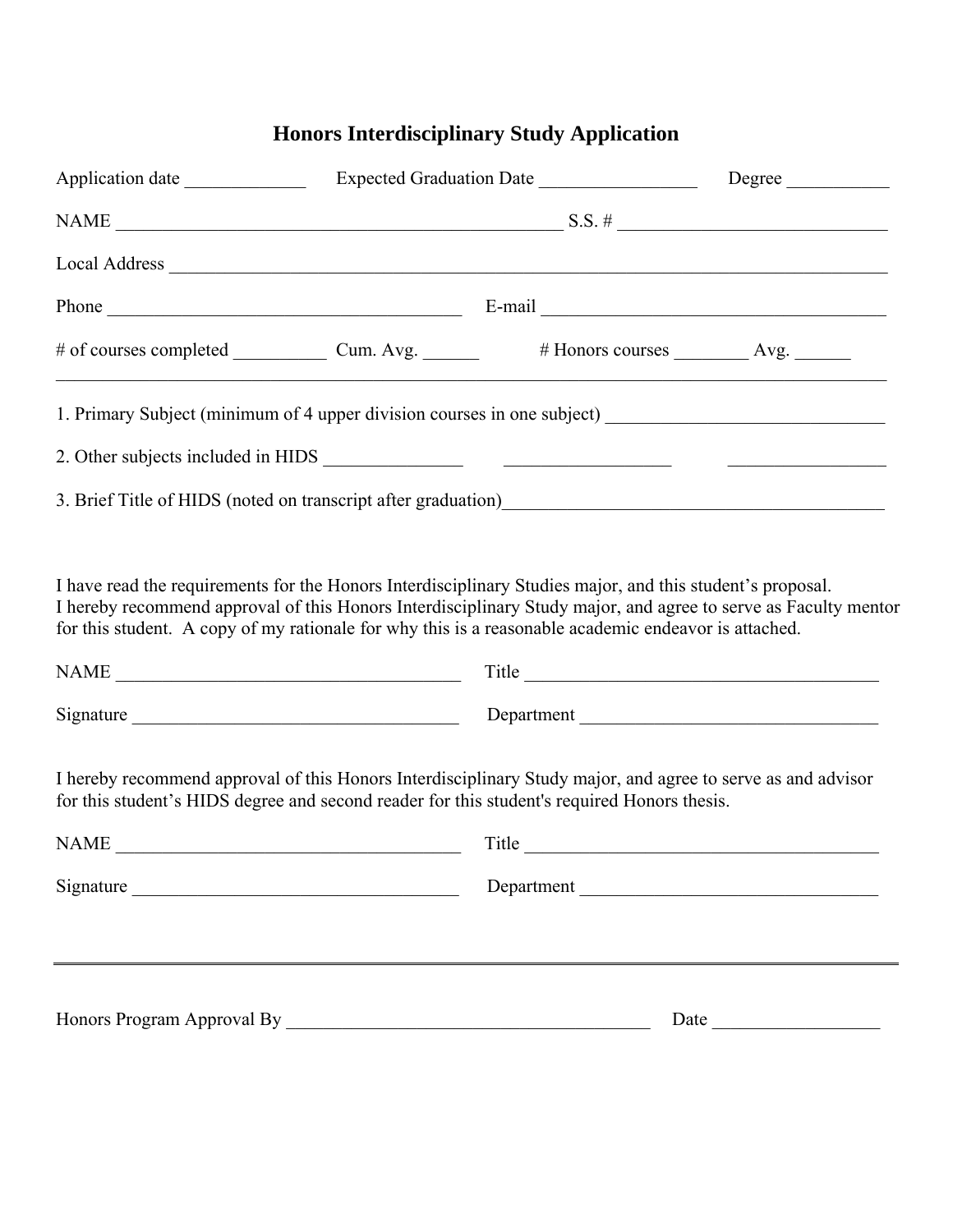## **Proposed Plan of Study for Honors Interdisciplinary Study**

|    | NAME                                                                                    |       |  |
|----|-----------------------------------------------------------------------------------------|-------|--|
|    | I. Core Area VI (eighteen hours at 1000-2000 level):                                    |       |  |
|    |                                                                                         |       |  |
|    |                                                                                         |       |  |
|    | II. Primary Subject - four courses at 3000 level and above in one department.<br>Course | Title |  |
|    | 1. $\qquad \qquad$                                                                      |       |  |
|    | $\overline{\phantom{a}}$ 2.                                                             |       |  |
|    | $\overline{\phantom{a}}$                                                                |       |  |
| 4. |                                                                                         |       |  |

III. Secondary subjects - six courses of related subjects at the 3000 level and above. Courses from the primary department may be used, and may include research and thesis, but at least two other departments must be represented among your courses.

| 9. |  |
|----|--|
|    |  |

**Attach a complete description of your proposed Honors Interdisciplinary Study, including its rationale and purpose.** The rationale must include an explanation of the intellectual cohesiveness of the proposed major. It should also explain why current departmental majors and/or minors cannot be used to accomplish the same goals. The faculty mentor should also write, and attach, a letter of support for the creation of this major.

## **Course changes to this application must be made on a Revised Program of Study form so that they can be communicated to your Dean's office.** Extensive changes may require review by the Honors Faculty Council.

The Dean's office of the student's intended degree shall ascertain that all degree requirements not pre-empted by this major program are met for graduation. This includes all of the college's requirements, in addition to the Regent's Core and other University and USG requirements.